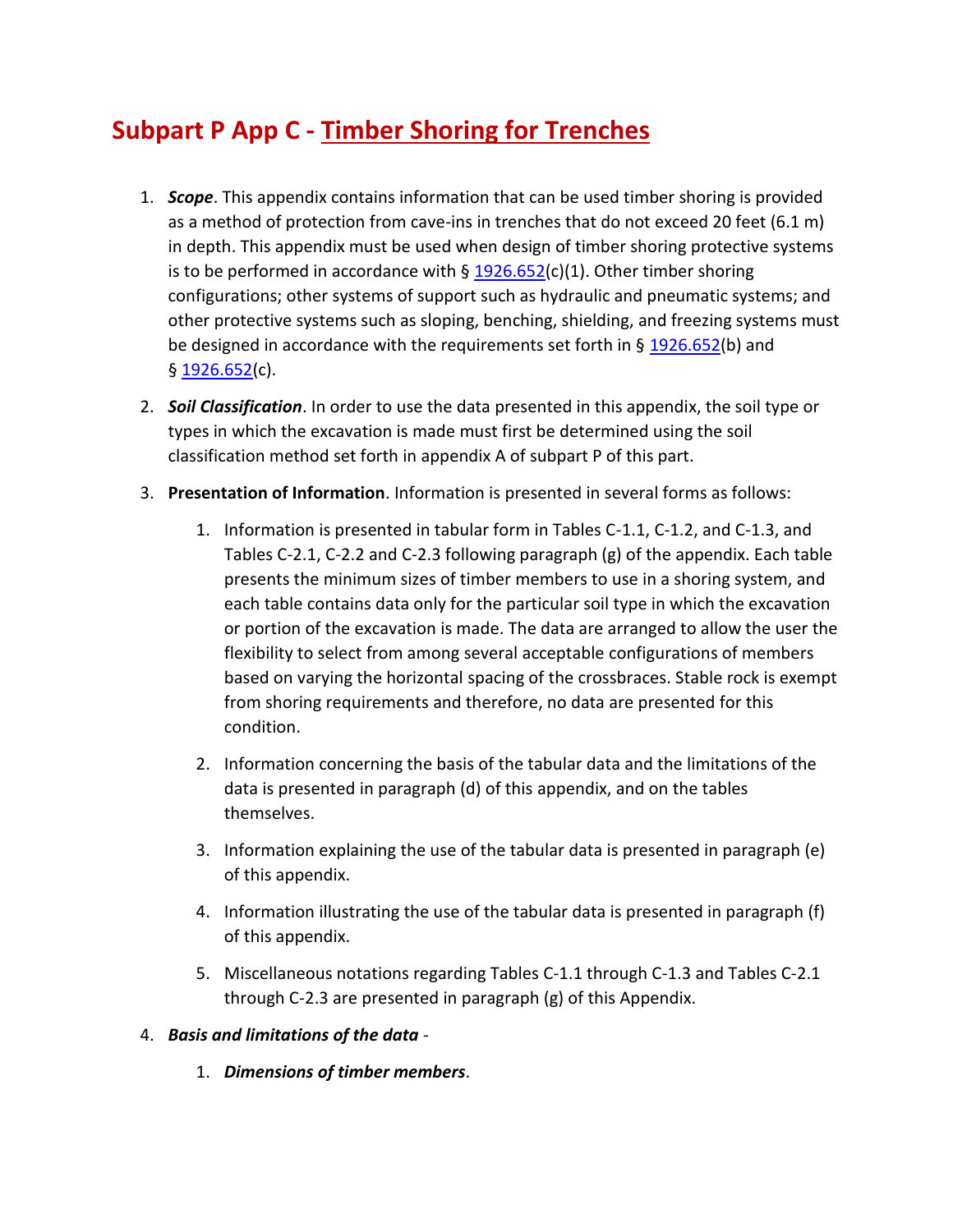- 1. The sizes of the timber members listed in Tables C-1.1 through C-1.3 are taken from the National Bureau of Standards (NBS) report, "Recommended Technical Provisions for Construction Practice in Shoring and Sloping of Trenches and Excavations." In addition, where NBS did not recommend specific sizes of members, member sizes are based on an analysis of the sizes required for use by existing codes and on empirical practice.
- 2. The required dimensions of the members listed in Tables C-1.1 through C-1.3 refer to actual dimensions and not nominal dimensions of the timber. Employers wanting to use nominal size shoring are directed to Tables C-2.1 through C-2.3, or have this choice under  $\S$   $1926.652(c)(3)$  $1926.652(c)(3)$ , and are referred to The Corps of Engineers, The Bureau of Reclamation or data from other acceptable sources.

### 2. *Limitation of application*.

- 1. It is not intended that the timber shoring specification apply to every situation that may be experienced in the field. These data were developed to apply to the situations that are most commonly experienced in current trenching practice. Shoring systems for use in situations that are not covered by the data in this appendix must be designed as specified in  $\S$  [1926.652\(](https://up.codes/viewer/osha-1926-construction/chapter/P/excavations#1926.652)c).
- 2. When any of the following conditions are present, the members specified in the tables are not considered adequate. Either an alternate timber shoring system must be designed or another type of protective system designed in accordance with § [1926.652.](https://up.codes/viewer/osha-1926-construction/chapter/P/excavations#1926.652)
	- 1. When loads imposed by structures or by stored material adjacent to the trench weigh in excess of the load imposed by a two-foot soil surcharge. The term "adjacent" as used here means the area within a horizontal distance from the edge of the trench equal to the depth of the trench.
	- 2. When vertical loads imposed on cross braces exceed a 240-pound gravity load distributed on a one-foot section of the center of the crossbrace.
	- 3. When surcharge loads are present from equipment weighing in excess of 20,000 pounds.
	- 4. When only the lower portion of a trench is shored and the remaining portion of the trench is sloped or benched unless: The sloped portion is sloped at an angle less steep than three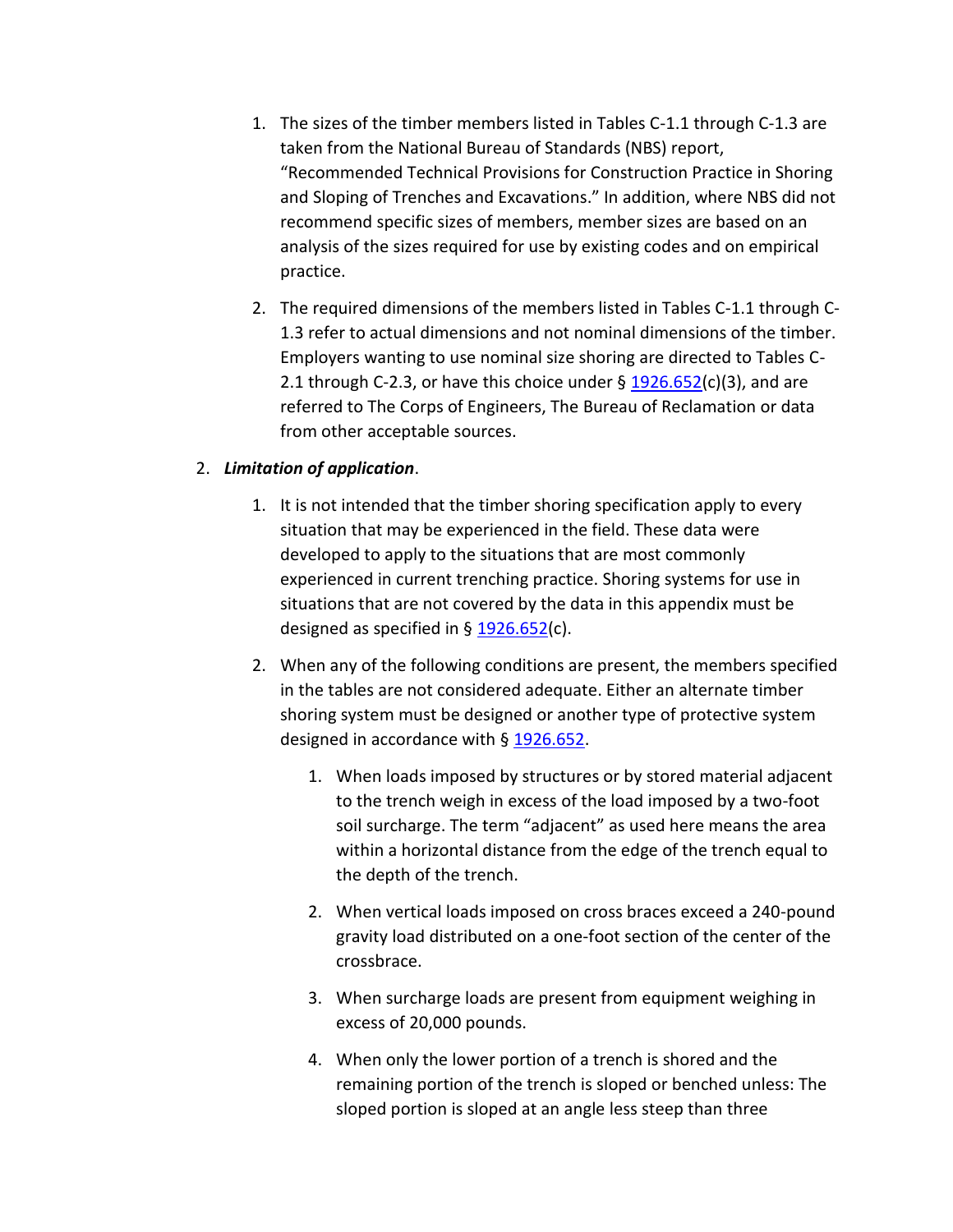horizontal to one vertical; or the members are selected from the tables for use at a depth which is determined from the top of the overall trench, and not from the toe of the sloped portion.

- 5. *Use of Tables*. The members of the shoring system that are to be selected using this information are the cross braces, the uprights, and the wales, where wales are required. Minimum sizes of members are specified for use in different types of soil. There are six tables of information, two for each soil type. The soil type must first be determined in accordance with the soil classification system described in appendix A to subpart P of part 1926. Using the appropriate table, the selection of the size and spacing of the members is then made. The selection is based on the depth and width of the trench where the members are to be installed and, in most instances, the selection is also based on the horizontal spacing of the crossbraces. Instances where a choice of horizontal spacing of crossbracing is available, the horizontal spacing of the crossbraces must be chosen by the user before the size of any member can be determined. When the soil type, the width and depth of the trench, and the horizontal spacing of the crossbraces are known, the size and vertical spacing of the crossbraces, the size and vertical spacing of the wales, and the size and horizontal spacing of the uprights can be read from the appropriate table.
- 6. *Examples to Illustrate the Use of Tables C-1.1 through C-1.3*.
	- 1. *Example 1*.

A trench dug in Type A soil is 13 feet deep and five feet wide.

From Table C-1.1, for acceptable arrangements of timber can be used.

#### *Arrangement #B1*

Space 4 × 4 crossbraces at six feet horizontally and four feet vertically.

Wales are not required.

 Space 3 × 8 uprights at six feet horizontally. This arrangement is commonly called "skip shoring."

#### *Arrangement #B2*

Space 4 × 6 crossbraces at eight feet horizontally and four feet vertically.

Space  $8 \times 8$  wales at four feet vertically.

Space  $2 \times 6$  uprights at four feet horizontally.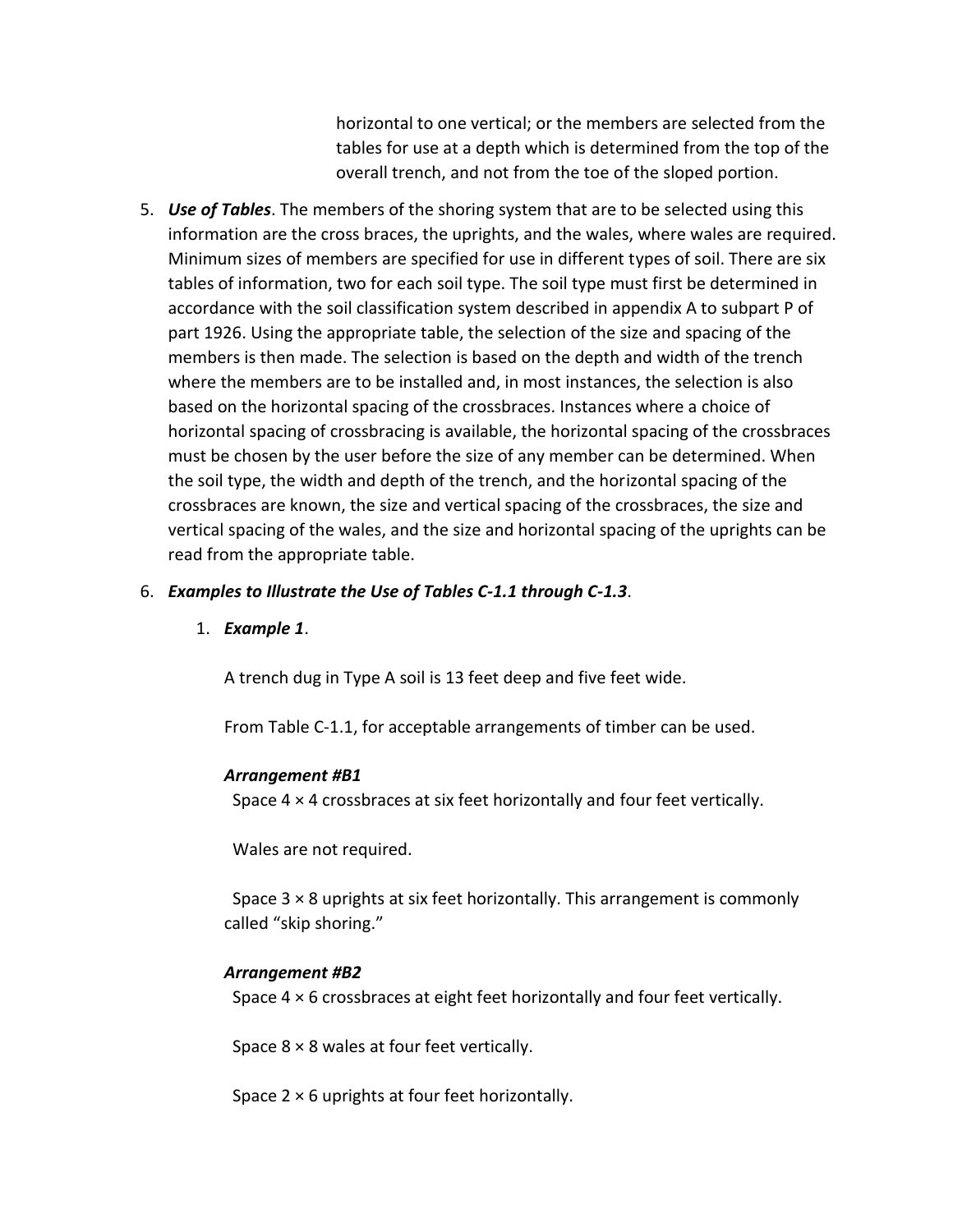#### *Arrangement #B3*

Space 6 × 6 crossbraces at 10 feet horizontally and four feet vertically.

Space  $8 \times 10$  wales at four feet vertically.

Space  $2 \times 6$  uprights at five feet horizontally.

#### *Arrangement #B4*

Space 6 × 6 crossbraces at 12 feet horizontally and four feet vertically.

Space  $10 \times 10$  wales at four feet vertically.

Spaces  $3 \times 8$  uprights at six feet horizontally.

2. *Example 2*.

A trench dug in Type B soil in 13 feet deep and five feet wide. From Table C-1.2 three acceptable arrangements of members are listed.

#### *Arrangement #B1*

Space 6 × 6 crossbraces at six feet horizontally and five feet vertically.

Space  $8 \times 8$  wales at five feet vertically.

Space 2 × 6 uprights at two feet horizontally.

#### *Arrangement #B2*

Space 6 × 8 crossbraces at eight feet horizontally and five feet vertically.

Space  $10 \times 10$  wales at five feet vertically.

Space  $2 \times 6$  uprights at two feet horizontally.

#### *Arrangement #B3*

Space 8 × 8 crossbraces at 10 feet horizontally and five feet vertically.

Space  $10 \times 12$  wales at five feet vertically.

Space  $2 \times 6$  uprights at two feet vertically.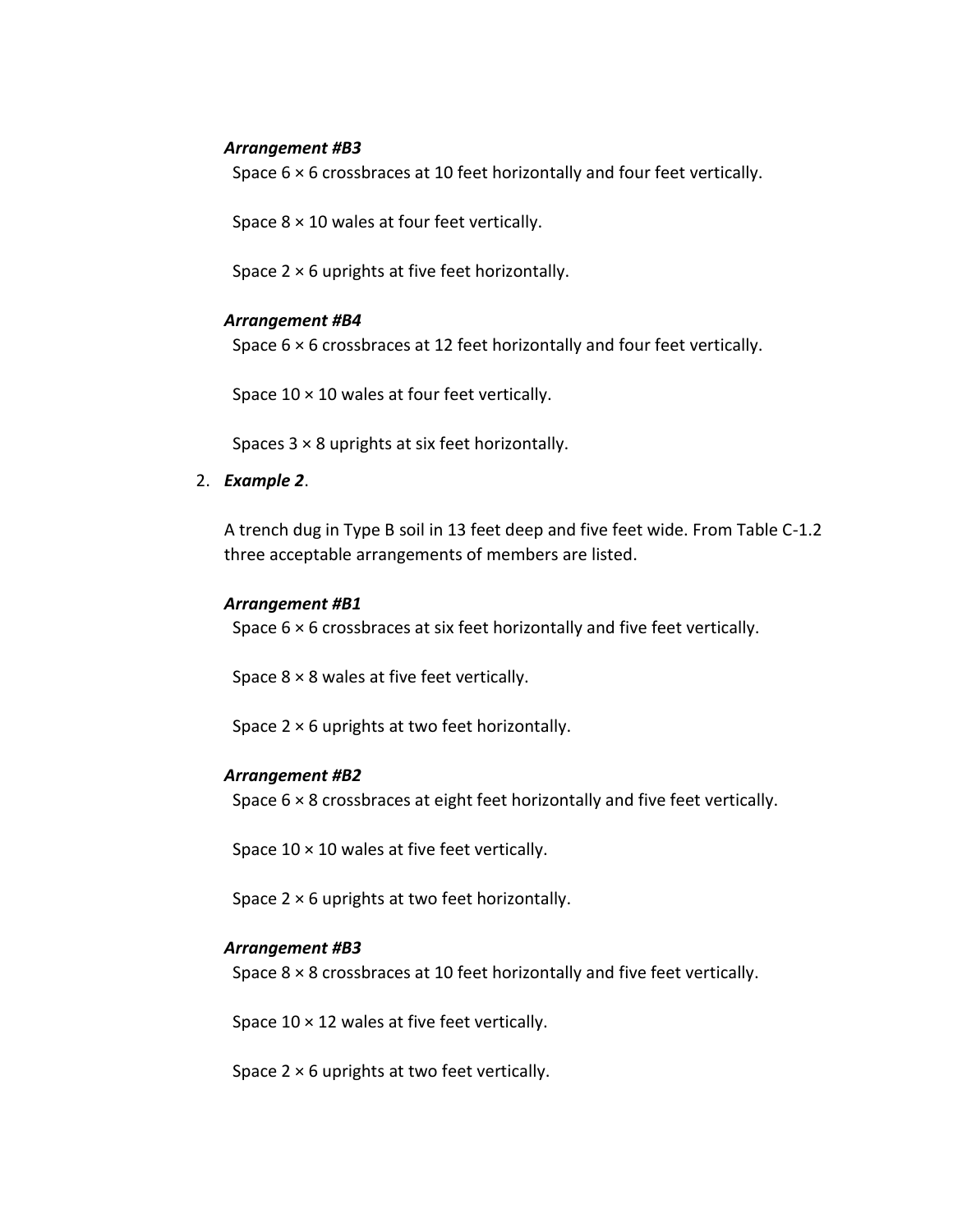#### 3. *Example 3*.

A trench dug in Type C soil is 13 feet deep and five feet wide.

From Table C-1.3 two acceptable arrangements of members can be used.

#### *Arrangement #B1*

Space 8 × 8 crossbraces at six feet horizontally and five feet vertically.

Space  $10 \times 12$  wales at five feet vertically.

Position  $2 \times 6$  uprights as closely together as possible.

 If water must be retained use special tongue and groove uprights to form tight sheeting.

#### *Arrangement #B2*

Space 8 × 10 crossbraces at eight feet horizontally and five feet vertically.

Space  $12 \times 12$  wales at five feet vertically.

Position  $2 \times 6$  uprights in a close sheeting configuration unless water pressure must be resisted. Tight sheeting must be used where water must be retained.

#### 4. *Example 4*.

A trench dug in Type C soil is 20 feet deep and 11 feet wide. The size and spacing of members for the section of trench that is over 15 feet in depth is determined using Table C-1.3. Only one arrangement of members is provided.

Space 8 × 10 crossbraces at six feet horizontally and five feet vertically.

Space  $12 \times 12$  wales at five feet vertically.

Use  $3 \times 6$  tight sheeting.

Use of Tables C-2.1 through C-2.3 would follow the same procedures.

#### 7. *Notes for all Tables*.

1. Member sizes at spacings other than indicated are to be determined as specified in § [1926.652](https://up.codes/viewer/osha-1926-construction/chapter/P/excavations#1926.652)(c), "Design of Protective Systems."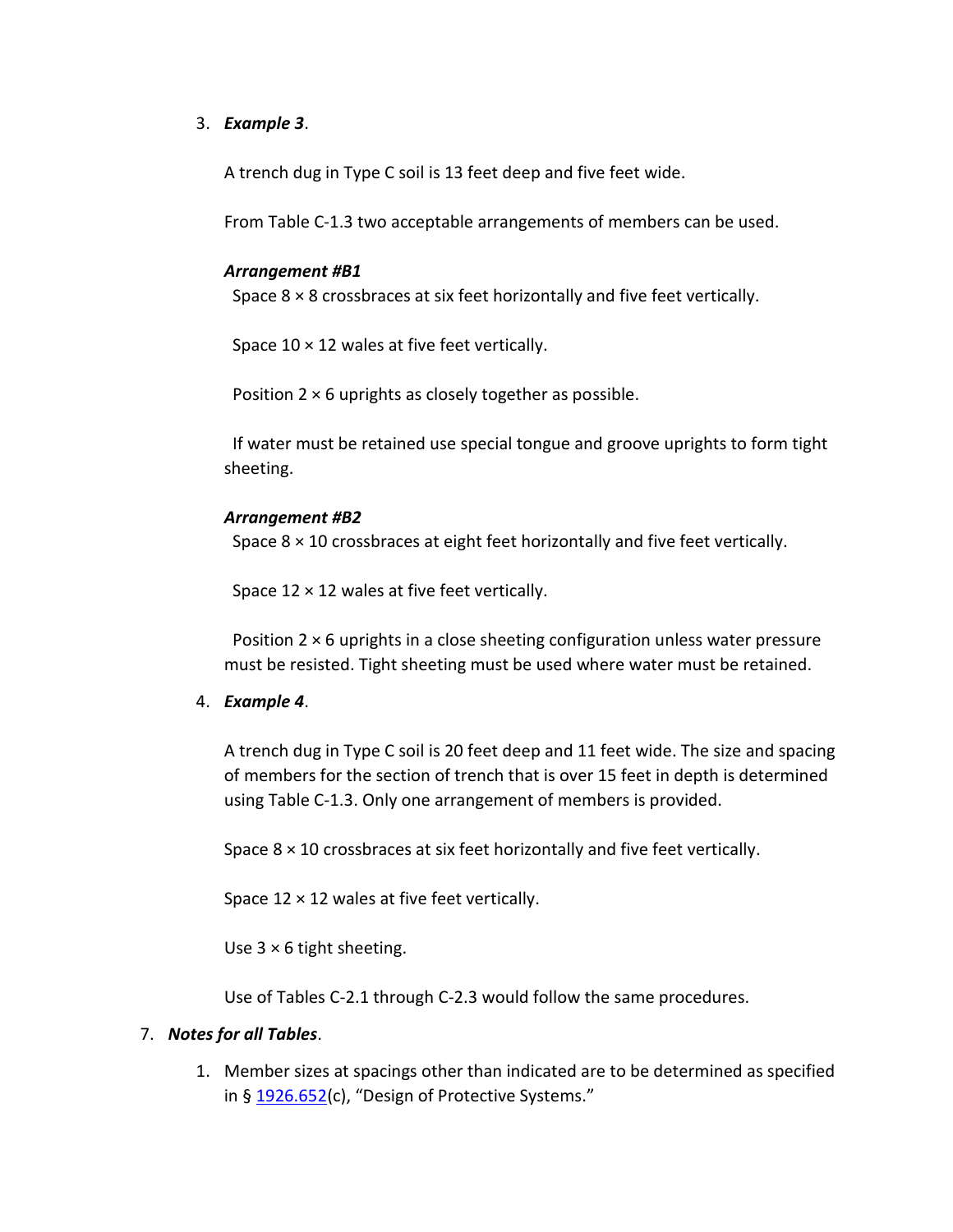- 2. When conditions are saturated or submerged use Tight Sheeting. Tight Sheeting refers to the use of specially-edged timber planks (e.g., tongue and groove) at least three inches thick, steel sheet piling, or similar construction that when driven or placed in position provide a tight wall to resist the lateral pressure of water and to prevent the loss of backfill material. Close Sheeting refers to the placement of planks side-by-side allowing as little space as possible between them.
- 3. All spacing indicated is measured center to center.
- 4. Wales to be installed with greater dimension horizontal.
- 5. If the vertical distance from the center of the lowest crossbrace to the bottom of the trench exceeds two and one-half feet, uprights shall be firmly embedded or a mudsill shall be used. Where uprights are embedded, the vertical distance from the center of the lowest crossbrace to the bottom of the trench shall not exceed 36 inches. When mudsills are used, the vertical distance shall not exceed 42 inches. Mudsills are wales that are installed at the toe of the trench side.
- 6. Trench jacks may be used in lieu of or in combination with timber crossbraces.
- 7. Placement cf crossbraces. When the vertical spacing of crossbraces is four feet, place the top crossbrace no more than two feet below the top of the trench. When the vertical spacing of crossbraces is five feet, place the top crossbrace no more than 2.5 feet below the top of the trench.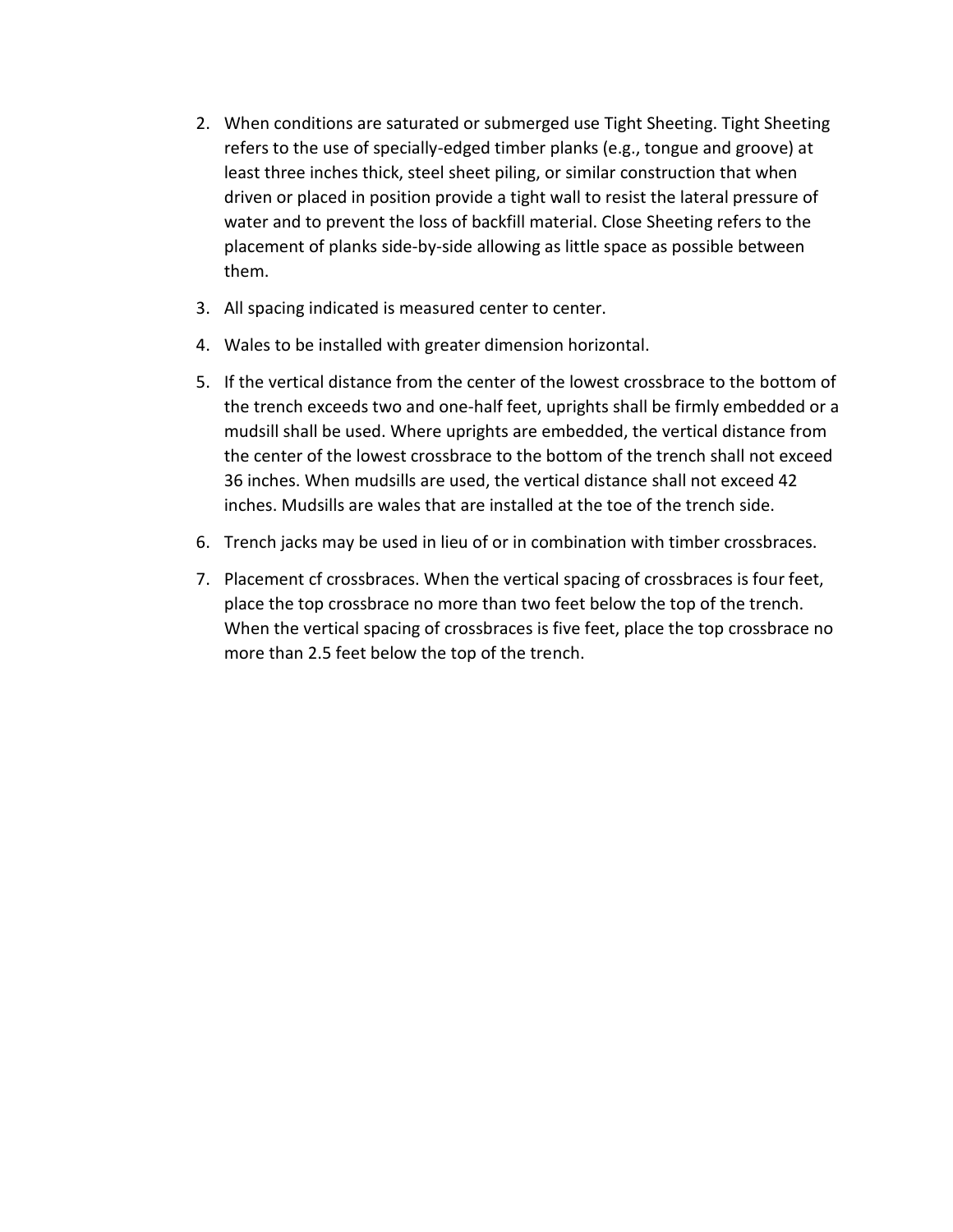# **TIMBER TRENCH SHORING -- MINIMUM TIMBER REQUIREMENTS \***

# **SOIL TYPE A P(a) = 25 X H + 72 psf (2 ft Surcharge)**

|                                  | SIZE (ACTUAL) AND SPACING OF MEMBERS ** |            |                 |                      |             |             |                         |  |  |
|----------------------------------|-----------------------------------------|------------|-----------------|----------------------|-------------|-------------|-------------------------|--|--|
|                                  |                                         |            |                 | <b>CROSS BRACES</b>  |             |             |                         |  |  |
| <b>DEPTH OF TRENCH</b><br>(FEET) | HORIZ. SPACING                          |            | WIDTH OF TRENCH | <b>VERT. SPACING</b> |             |             |                         |  |  |
|                                  | (FEET)                                  | UP TO<br>4 | UP TO<br>6      | UP TO<br>9           | UP TO<br>12 | UP TO<br>15 | (FEET)                  |  |  |
|                                  | UP TO<br>$\boldsymbol{6}$               | 4X4        | 4X4             | 4X6                  | 6X6         | 6X6         | $\pmb{4}$               |  |  |
| 5<br><b>TO</b>                   | UP TO<br>8                              | 4X4        | 4X4             | 4X6                  | 6X6         | 6X6         | $\overline{a}$          |  |  |
| 10                               | UP TO<br>10                             | 4X6        | 4X6             | 4X6                  | 6X6         | 6X6         | $\overline{\mathbf{4}}$ |  |  |
|                                  | UP TO<br>12                             | 4X6        | 4X6             | 6X6                  | 6X6         | 6X6         | $\overline{\mathbf{4}}$ |  |  |
|                                  | UP TO<br>$\boldsymbol{6}$               | 4X4        | 4X4             | 4X6                  | 6X6         | 6X6         | $\overline{\mathbf{4}}$ |  |  |
| 10<br>TO                         | UP TO<br>8                              | 4X6        | 4X6             | 6X6                  | 6X6         | 6X6         | $\overline{\mathbf{4}}$ |  |  |
| 15                               | UP TO<br>10                             | 6X6        | 6X6             | 6X6                  | 6X8         | 6X8         | $\overline{\mathbf{4}}$ |  |  |
|                                  | UP TO<br>12                             | 6X6        | 6X6             | 6X6                  | 6X8         | 6X8         | $\pmb{4}$               |  |  |
| 15                               | UP TO<br>$\boldsymbol{6}$               | 6X6        | 6X6             | 6X6                  | 6X8         | 6X8         | $\pmb{4}$               |  |  |
| <b>TO</b>                        | UP TO<br>$\bf 8$                        | 6X6        | 6X6             | 6X6                  | 6X8         | 6X8         | $\pmb{4}$               |  |  |
| $20\,$                           | UP TO<br>$10\,$                         | 8X8        | 8X8             | 8X8                  | <b>8X8</b>  | 8X10        | $\pmb{4}$               |  |  |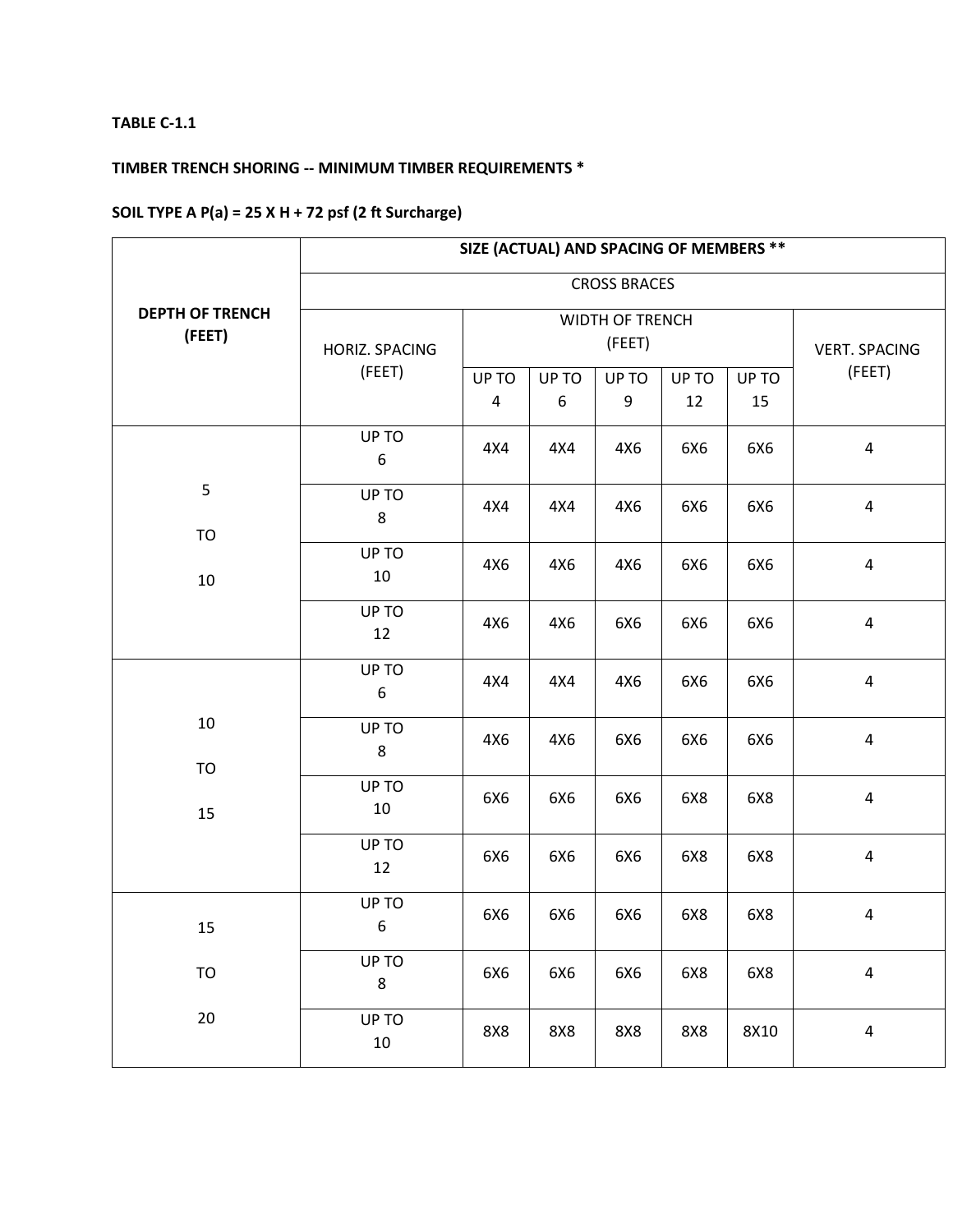|                   | UP TO<br>12 | <b>8X8</b> | 8X8 | 8X8        | 8X8 | 8X10 | 4 |
|-------------------|-------------|------------|-----|------------|-----|------|---|
| <b>OVER</b><br>20 |             |            |     | SEE NOTE 1 |     |      |   |

**TIMBER TRENCH SHORING -- MINIMUM TIMBER REQUIREMENTS \***

# **SOIL TYPE A P(a) = 25 X H + 72 psf (2 ft Surcharge)**

|                        | SIZE (ACTUAL) AND SPACING OF MEMBERS ** |                          |                                                |     |     |     |     |  |  |
|------------------------|-----------------------------------------|--------------------------|------------------------------------------------|-----|-----|-----|-----|--|--|
| <b>DEPTH OF TRENCH</b> |                                         | WALES                    | <b>UPRIGHTS</b>                                |     |     |     |     |  |  |
| (FEET)                 | <b>SIZE</b><br>(IN)                     | VERT. SPACING (FEET)     | MAXIMUM ALLOWABLE HORIZONTAL SPACING<br>(FEET) |     |     |     |     |  |  |
|                        |                                         |                          | <b>CLOSE</b>                                   | 4   | 5   | 6   | 8   |  |  |
| 5                      | Not<br>Req'd                            |                          |                                                |     |     | 2X6 |     |  |  |
| <b>TO</b>              | Req'd                                   | $\overline{\phantom{a}}$ |                                                |     |     |     | 2X8 |  |  |
| $10\,$                 | <b>8X8</b>                              | $\overline{\mathbf{4}}$  |                                                |     | 2X6 |     |     |  |  |
| 8X8                    | $\overline{4}$                          |                          |                                                |     | 2X6 |     |     |  |  |
| 10                     | Not<br>Req'd                            | $\overline{\phantom{0}}$ |                                                |     |     | 3X8 |     |  |  |
| TO                     | <b>8X8</b>                              | $\overline{\mathbf{4}}$  |                                                | 2X6 |     |     |     |  |  |
| 15                     | 8X10                                    | $\overline{\mathbf{4}}$  |                                                |     | 2X6 |     |     |  |  |
|                        | 10X10                                   | $\overline{4}$           |                                                |     |     | 3X8 |     |  |  |
| 15                     | 6X8                                     | $\overline{\mathbf{4}}$  | 3X6                                            |     |     |     |     |  |  |
| <b>TO</b>              | <b>8X8</b>                              | $\overline{\mathbf{4}}$  | 3X6                                            |     |     |     |     |  |  |
|                        | 8X10                                    | $\overline{\mathbf{4}}$  | 3X6                                            |     |     |     |     |  |  |
| 20                     | 10X10                                   | $\overline{\mathbf{4}}$  | 3X6                                            |     |     |     |     |  |  |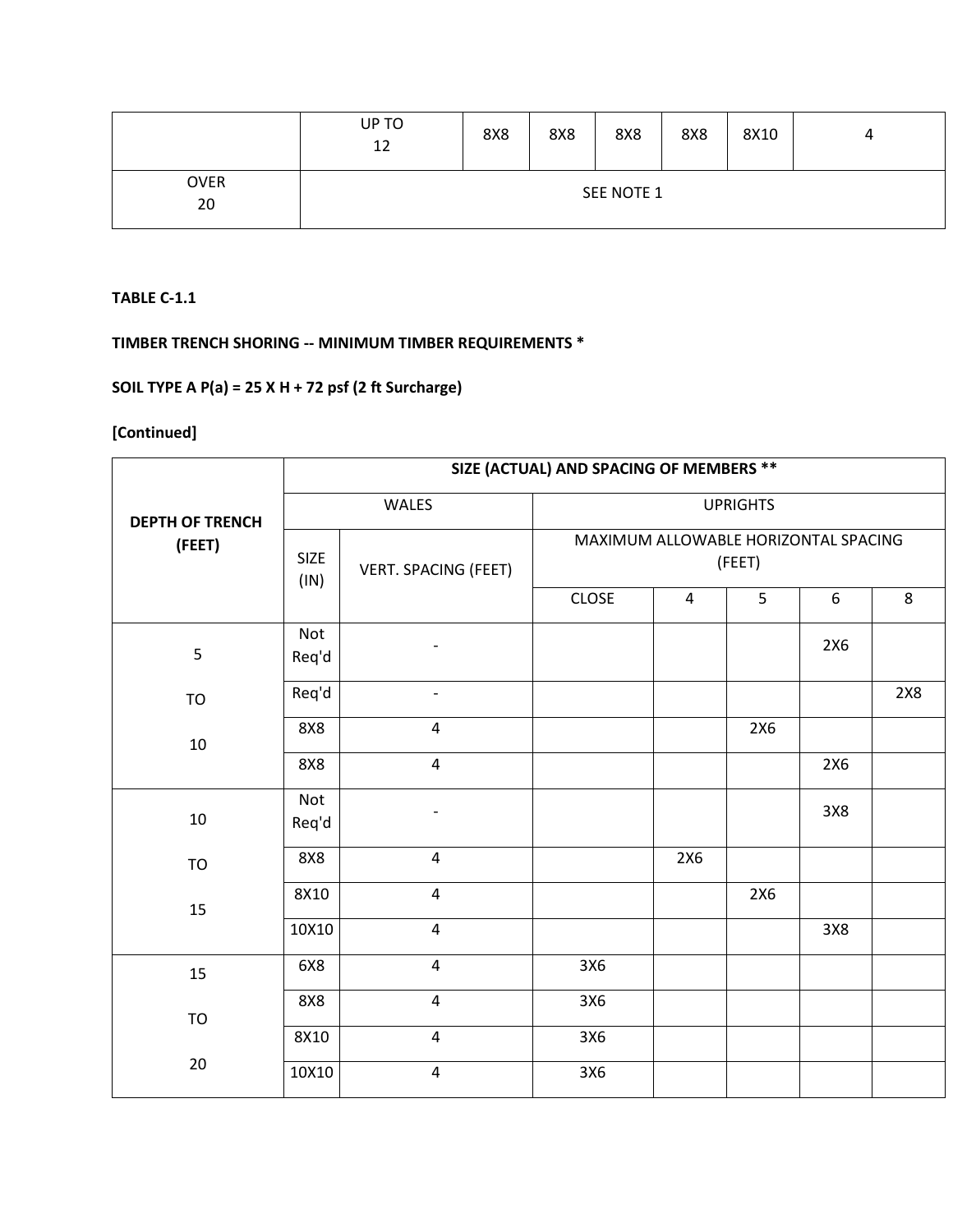| OVER<br>' E.N  | CEE MOTE             |
|----------------|----------------------|
| $\Omega$<br>∠∪ | <b>SEE NOTE</b><br>. |

\* Mixed oak or equivalent with a bending strength not less than 850 psi.

\*\* Manufactured members of equivalent strength may be substituted for wood.

#### **TABLE C-1.2**

## **TIMBER TRENCH SHORING -- MINIMUM TIMBER REQUIREMENTS \***

# **SOIL TYPE B P(a) = 45 X H + 72 psf (2 ft Surcharge)**

|                        |                           | SIZE (ACTUAL) AND SPACING OF MEMBERS ** |                        |                      |             |             |        |  |  |
|------------------------|---------------------------|-----------------------------------------|------------------------|----------------------|-------------|-------------|--------|--|--|
| <b>DEPTH OF TRENCH</b> | <b>CROSS BRACES</b>       |                                         |                        |                      |             |             |        |  |  |
| (FEET)                 | HORIZ. SPACING            |                                         | WIDTH OF TRENCH (FEET) | <b>VERT. SPACING</b> |             |             |        |  |  |
|                        | (FEET)                    | UP TO<br>$\overline{4}$                 | UP TO<br>6             | UP TO<br>9           | UP TO<br>12 | UP TO<br>15 | (FEET) |  |  |
|                        | UP TO<br>$\boldsymbol{6}$ | 4X6                                     | 4X6                    | 4X6                  | 6X6         | 6X6         | 5      |  |  |
| 5<br><b>TO</b>         | UP TO<br>$\bf 8$          | 6X6                                     | 6X6                    | 6X6                  | 6X8         | 6X8         | 5      |  |  |
| $10\,$                 | UP TO<br>$10\,$           | 6X6                                     | 6X6                    | 6X6                  | 6X8         | 6X8         | 5      |  |  |
|                        | See<br>Note 1             |                                         |                        |                      |             |             |        |  |  |
|                        | UP TO<br>$\boldsymbol{6}$ | 6X6                                     | 6X6                    | 6X6                  | 6X8         | 6X8         | 5      |  |  |
| 10<br><b>TO</b>        | UP TO<br>8                | 6X8                                     | 6X8                    | 6X8                  | <b>8X8</b>  | <b>8X8</b>  | 5      |  |  |
| 15                     | UP TO<br>$10\,$           | <b>8X8</b>                              | 8X8                    | 8X8                  | 8X8         | 8X10        | 5      |  |  |
|                        | See<br>Note 1             |                                         |                        |                      |             |             |        |  |  |
| 15                     | UP TO<br>6                | 6X8                                     | 6X8                    | 6X8                  | 8X8         | 8X8         | 5      |  |  |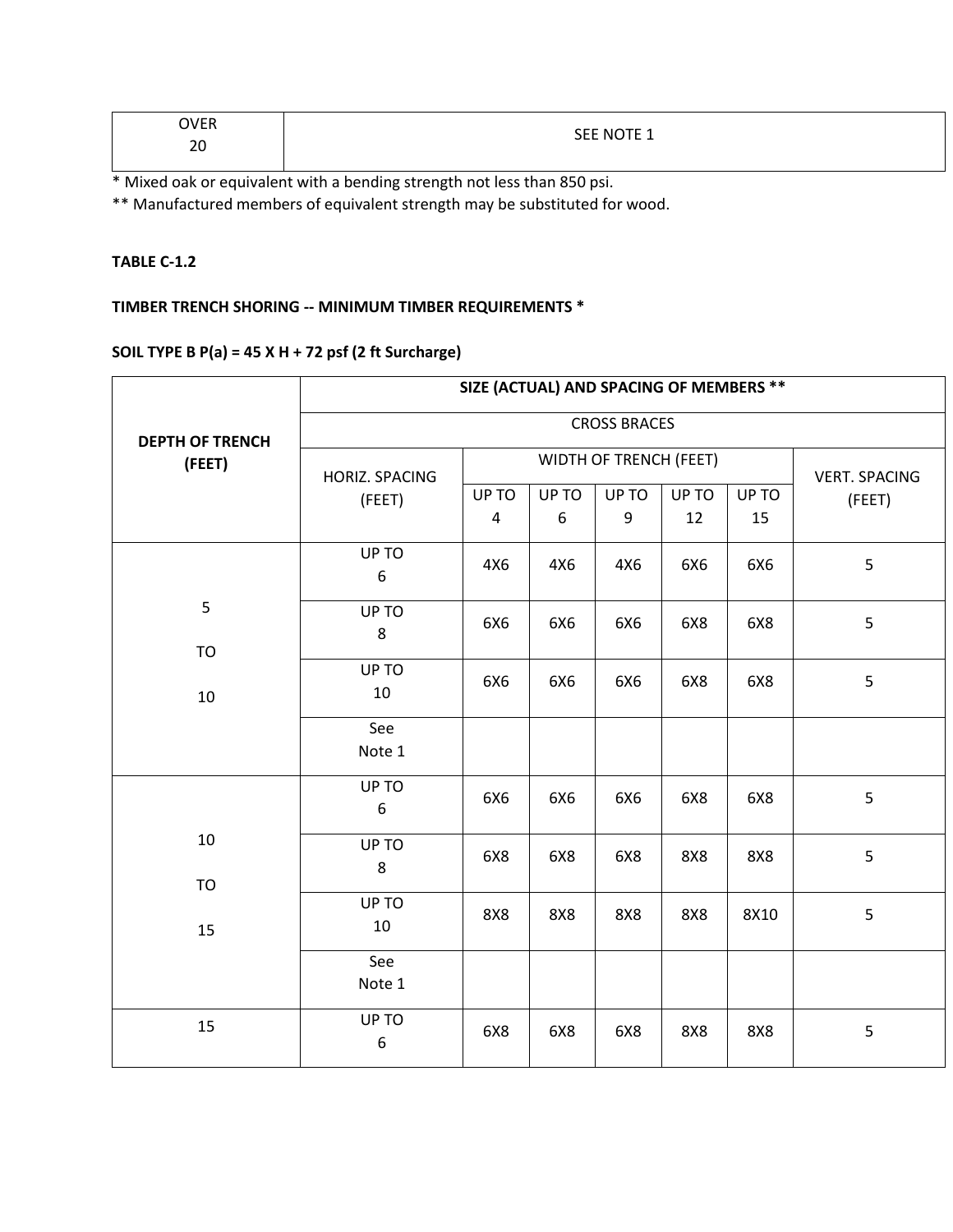| TO                | UP TO<br>8    | 8X8  | 8X8  | 8X8        | 8X8  | 8X10  | 5 |
|-------------------|---------------|------|------|------------|------|-------|---|
| 20                | UP TO<br>10   | 8X10 | 8X10 | 8X10       | 8X10 | 10X10 | 5 |
|                   | See<br>Note 1 |      |      |            |      |       |   |
| <b>OVER</b><br>20 |               |      |      | SEE NOTE 1 |      |       |   |

# **TIMBER TRENCH SHORING -- MINIMUM TIMBER REQUIREMENTS \***

# **SOIL TYPE B P(a) = 45 X H + 72 psf (2 ft Surcharge)**

|                        | SIZE (ACTUAL) AND SPACING OF MEMBERS ** |                                |                                                      |                          |   |     |  |  |  |  |
|------------------------|-----------------------------------------|--------------------------------|------------------------------------------------------|--------------------------|---|-----|--|--|--|--|
| <b>DEPTH OF TRENCH</b> |                                         | WALES                          | <b>UPRIGHTS</b>                                      |                          |   |     |  |  |  |  |
| (FEET)                 | <b>SIZE</b><br>(IN)                     | <b>VERT. SPACING</b><br>(FEET) | MAXIMUM ALLOWABLE HORIZONTAL SPACING<br><b>CLOSE</b> | (FEET)<br>$\overline{2}$ | 3 |     |  |  |  |  |
| 5                      | 6X8                                     | 5                              |                                                      |                          |   | 2X6 |  |  |  |  |
| <b>TO</b>              | 8X10                                    | 5                              |                                                      |                          |   | 2X6 |  |  |  |  |
| 10                     | 10X10                                   | 5                              |                                                      |                          |   | 2X6 |  |  |  |  |
| 10                     | 8X8                                     | 5                              |                                                      | 2X6                      |   |     |  |  |  |  |
| <b>TO</b>              | 10X10                                   | 5                              |                                                      | 2X6                      |   |     |  |  |  |  |
| 15                     | 10X12                                   | 5                              |                                                      | 2X6                      |   |     |  |  |  |  |
| 15                     | 8X10                                    | 5                              | 3X6                                                  |                          |   |     |  |  |  |  |
|                        | 10X12                                   | 5                              | 3X6                                                  |                          |   |     |  |  |  |  |
| <b>TO</b>              | 12X12                                   | 5                              | 3X6                                                  |                          |   |     |  |  |  |  |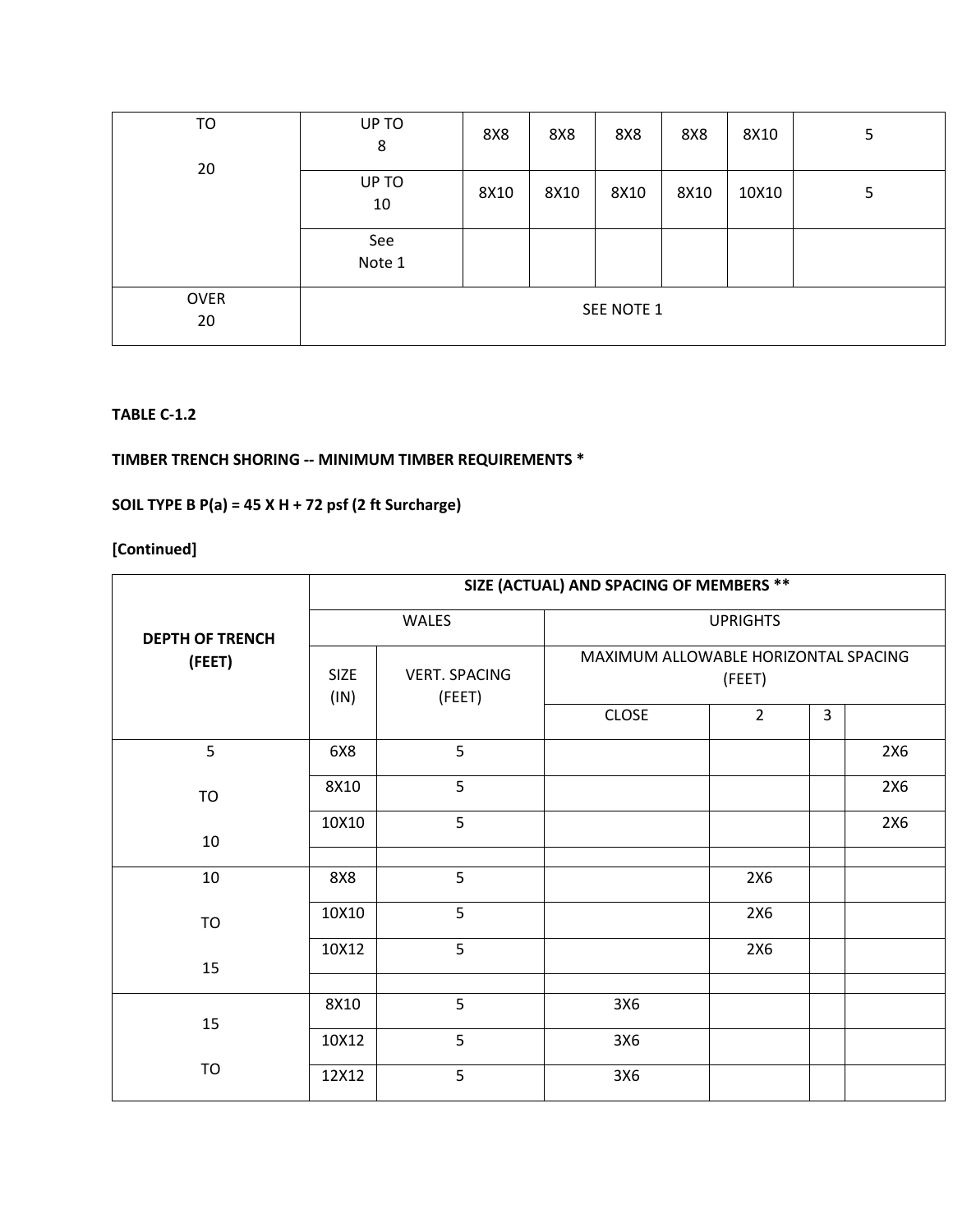| 20                |  |            |  |  |
|-------------------|--|------------|--|--|
| <b>OVER</b><br>20 |  | SEE NOTE 1 |  |  |
|                   |  |            |  |  |

\* Mixed oak or equivalent with a bending strength not less than 850 psi.

\*\* Manufactured members of equivalent strength may be substituted for wood.

#### **TABLE C-1.3**

# **TIMBER TRENCH SHORING -- MINIMUM TIMBER REQUIREMENTS \***

### **SOIL TYPE C P(a) = 80 X H + 72 psf (2 ft Surcharge)**

|                        | SIZE (ACTUAL) AND SPACING OF MEMBERS ** |            |            |                        |             |             |                      |  |  |
|------------------------|-----------------------------------------|------------|------------|------------------------|-------------|-------------|----------------------|--|--|
| <b>DEPTH OF TRENCH</b> | <b>CROSS BRACES</b>                     |            |            |                        |             |             |                      |  |  |
| (FEET)                 | HORIZ. SPACING                          |            |            | WIDTH OF TRENCH (FEET) |             |             | <b>VERT. SPACING</b> |  |  |
|                        | UP TO<br>(FEET)<br>4                    |            | UP TO<br>6 | UP TO<br>9             | UP TO<br>12 | UP TO<br>15 | (FEET)               |  |  |
|                        | UP TO<br>6                              | 6X8        | 6X8        | 6X8                    | <b>8X8</b>  | <b>8X8</b>  | 5                    |  |  |
| 5<br><b>TO</b>         | UP TO<br>8                              | <b>8X8</b> | <b>8X8</b> | <b>8X8</b>             | 8X8         | 8X10        | 5                    |  |  |
| 10                     | UP TO<br>10                             | 8X10       | 8X10       | 8X10                   | 8X10        | 8X10        | 5                    |  |  |
|                        | See<br>Note 1                           |            |            |                        |             |             |                      |  |  |
|                        | UP TO<br>6                              | <b>8X8</b> | <b>8X8</b> | <b>8X8</b>             | <b>8X8</b>  | 8X10        | 5                    |  |  |
| 10<br>TO               | UP TO<br>8                              | 8X10       | 8X10       | 8X10                   | 8X10        | 10X10       | 5                    |  |  |
| 15                     | See<br>Note 1                           |            |            |                        |             |             |                      |  |  |
|                        | See<br>Note 1                           |            |            |                        |             |             |                      |  |  |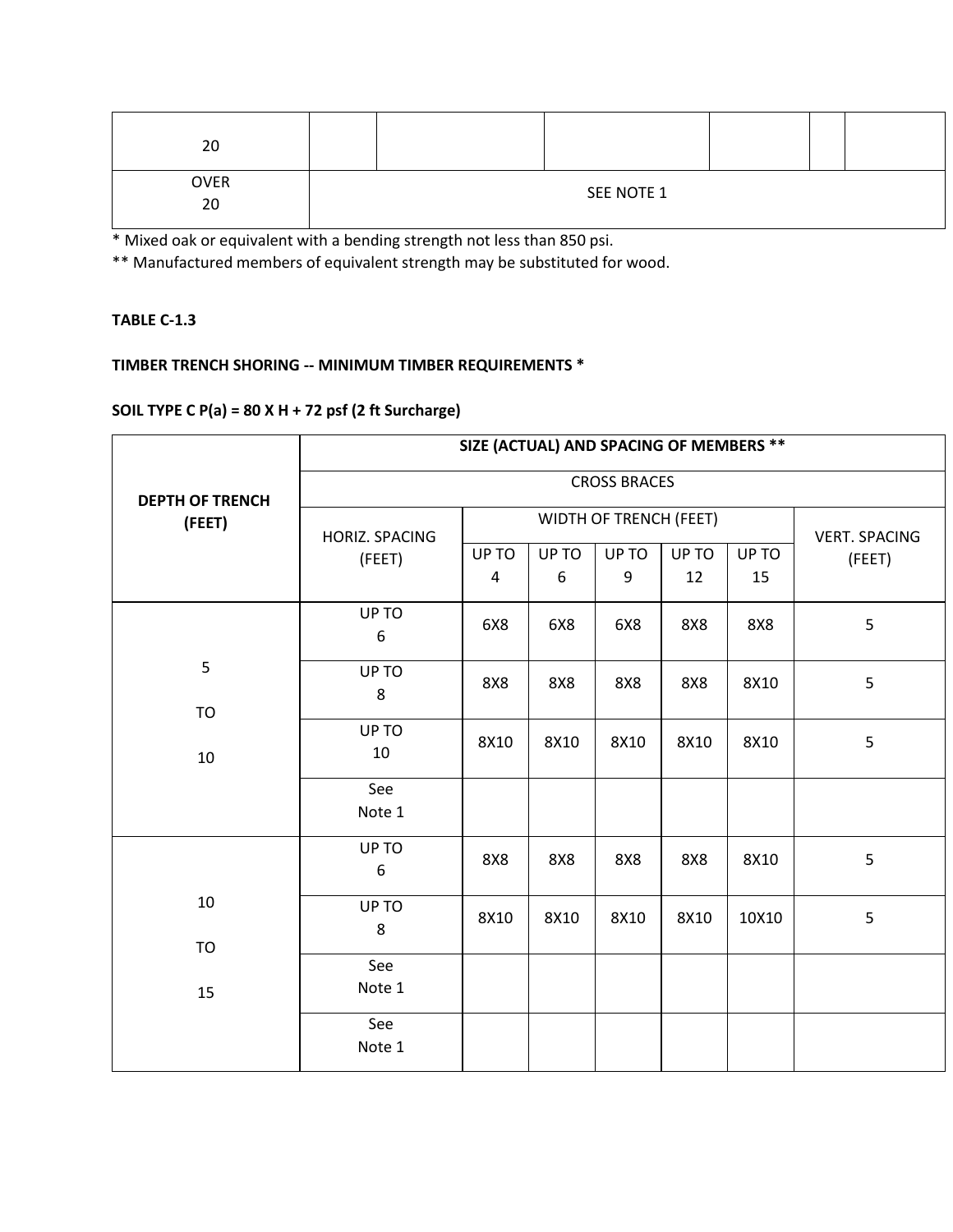|                   | See<br>Note 1 | 8X10 | 8X10 | 8X10       | 8X10 | 10X10 | 5 |
|-------------------|---------------|------|------|------------|------|-------|---|
| 15<br>TO          | See<br>Note 1 |      |      |            |      |       |   |
| 20                | See<br>Note 1 |      |      |            |      |       |   |
|                   | See<br>Note 1 |      |      |            |      |       |   |
| <b>OVER</b><br>20 |               |      |      | SEE NOTE 1 |      |       |   |

### **TIMBER TRENCH SHORING -- MINIMUM TIMBER REQUIREMENTS \***

# **SOIL TYPE C P(a) = 80 X H + 72 psf (2 ft Surcharge)**

|                        |                     | SIZE (ACTUAL) AND SPACING OF MEMBERS ** |                                                |  |  |  |  |  |  |  |
|------------------------|---------------------|-----------------------------------------|------------------------------------------------|--|--|--|--|--|--|--|
| <b>DEPTH OF TRENCH</b> |                     | WALES                                   | <b>UPRIGHTS</b>                                |  |  |  |  |  |  |  |
| (FEET)                 | <b>SIZE</b><br>(IN) | <b>VERT. SPACING (FEET)</b>             | MAXIMUM ALLOWABLE HORIZONTAL SPACING<br>(FEET) |  |  |  |  |  |  |  |
|                        |                     |                                         | <b>CLOSE</b>                                   |  |  |  |  |  |  |  |
| 5                      | 8X10                | 5                                       | 2X6                                            |  |  |  |  |  |  |  |
| <b>TO</b>              | 10X12               | 5                                       | 2X6                                            |  |  |  |  |  |  |  |
| 10                     | 12X12               | 5                                       | 2X6                                            |  |  |  |  |  |  |  |
| 10                     | 10X12               | 5                                       | 2X6                                            |  |  |  |  |  |  |  |
| <b>TO</b>              | 12X12               | 5                                       | 2X6                                            |  |  |  |  |  |  |  |
| 15                     |                     |                                         |                                                |  |  |  |  |  |  |  |
| 15                     | 12X12               | 5                                       | 3X6                                            |  |  |  |  |  |  |  |
|                        |                     |                                         |                                                |  |  |  |  |  |  |  |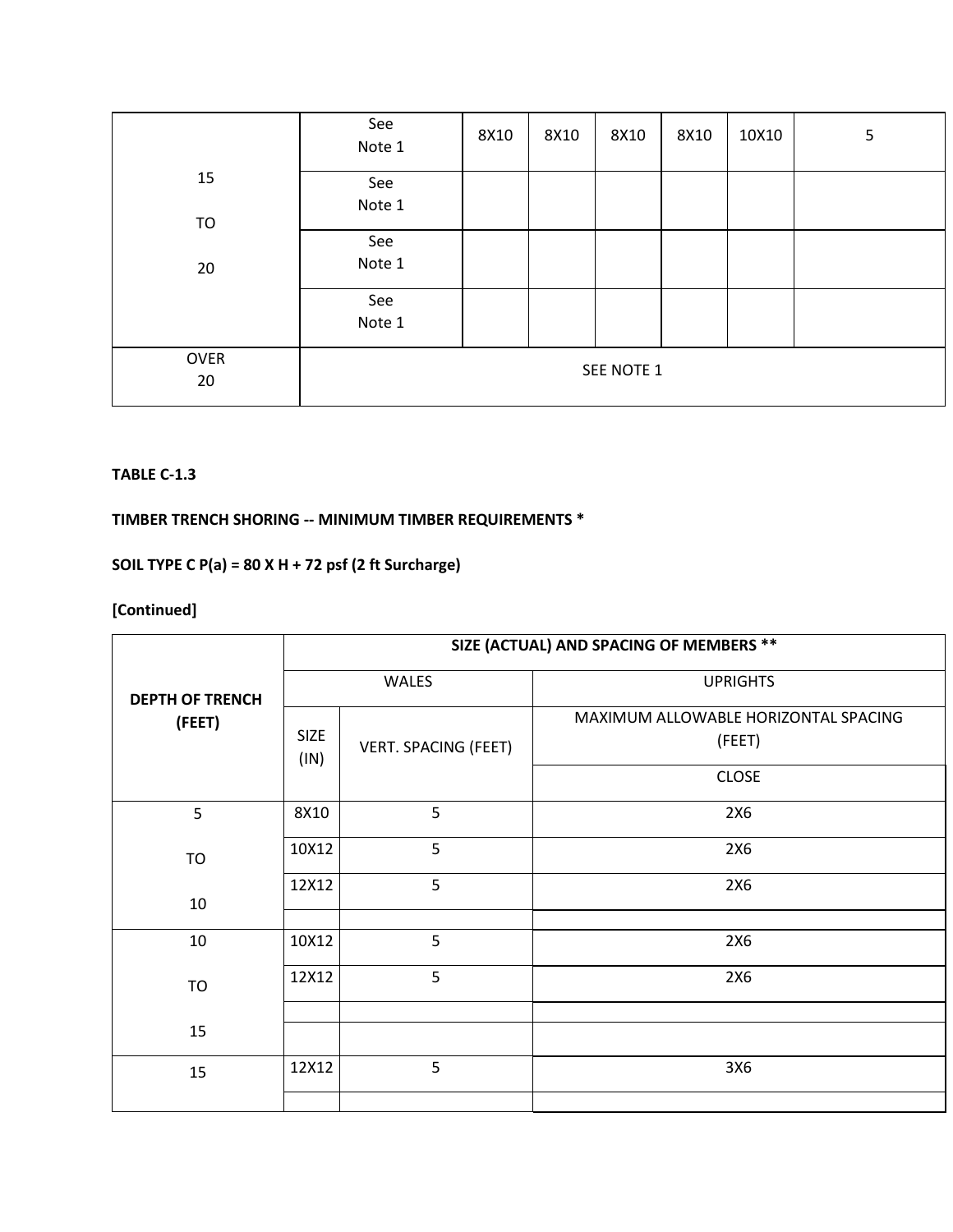| TO          |  |            |
|-------------|--|------------|
|             |  |            |
| 20          |  |            |
|             |  |            |
| <b>OVER</b> |  |            |
| 20          |  | SEE NOTE 1 |
|             |  |            |

\* Mixed oak or equivalent with a bending strength not less than 850 psi.

\*\* Manufactured members of equivalent strength may be substituted for wood.

### **TABLE C-2.1**

# **TIMBER TRENCH SHORING -- MINIMUM TIMBER REQUIREMENTS \***

# **SOIL TYPE A P(a) = 25 X H + 72 psf (2 ft Surcharge)**

|                                  | SIZE (S4S) AND SPACING OF MEMBERS ** |            |                        |                      |             |             |                         |  |  |
|----------------------------------|--------------------------------------|------------|------------------------|----------------------|-------------|-------------|-------------------------|--|--|
|                                  |                                      |            |                        | <b>CROSS BRACES</b>  |             |             |                         |  |  |
| <b>DEPTH OF TRENCH</b><br>(FEET) | <b>HORIZ. SPACING</b>                |            | WIDTH OF TRENCH (FEET) | <b>VERT. SPACING</b> |             |             |                         |  |  |
|                                  | (FEET)                               | UP TO<br>4 | UP TO<br>6             | UP TO<br>9           | UP TO<br>12 | UP TO<br>15 | (FEET)                  |  |  |
|                                  | UP TO<br>6                           | 4X4        | 4X4                    | 4X4                  | 4X4         | 4X6         | $\sqrt{4}$              |  |  |
| 5                                | UP TO<br>8                           | 4X4        | 4X4                    | 4X4                  | 4X6         | 4X6         | $\pmb{4}$               |  |  |
| <b>TO</b><br>10                  | UP TO<br>10                          | 4X6        | 4X6                    | 4X6                  | 6X6         | 6X6         | $\pmb{4}$               |  |  |
|                                  | UP TO<br>12                          | 4X6        | 4X6                    | 4X6                  | 6X6         | 6X6         | $\overline{4}$          |  |  |
|                                  | UP TO<br>6                           | 4X4        | 4X4                    | 4X4                  | 6X6         | 6X6         | $\overline{4}$          |  |  |
| 10<br><b>TO</b>                  | UP TO<br>8                           | 4X6        | 4X6                    | 4X6                  | 6X6         | 6X6         | $\overline{4}$          |  |  |
| 15                               | UP TO<br>10                          | 6X6        | 6X6                    | 6X6                  | 6X6         | 6X6         | $\overline{\mathbf{4}}$ |  |  |
|                                  | UP TO<br>12                          | 6X6        | 6X6                    | 6X6                  | 6X8         | 6X6         | $\pmb{4}$               |  |  |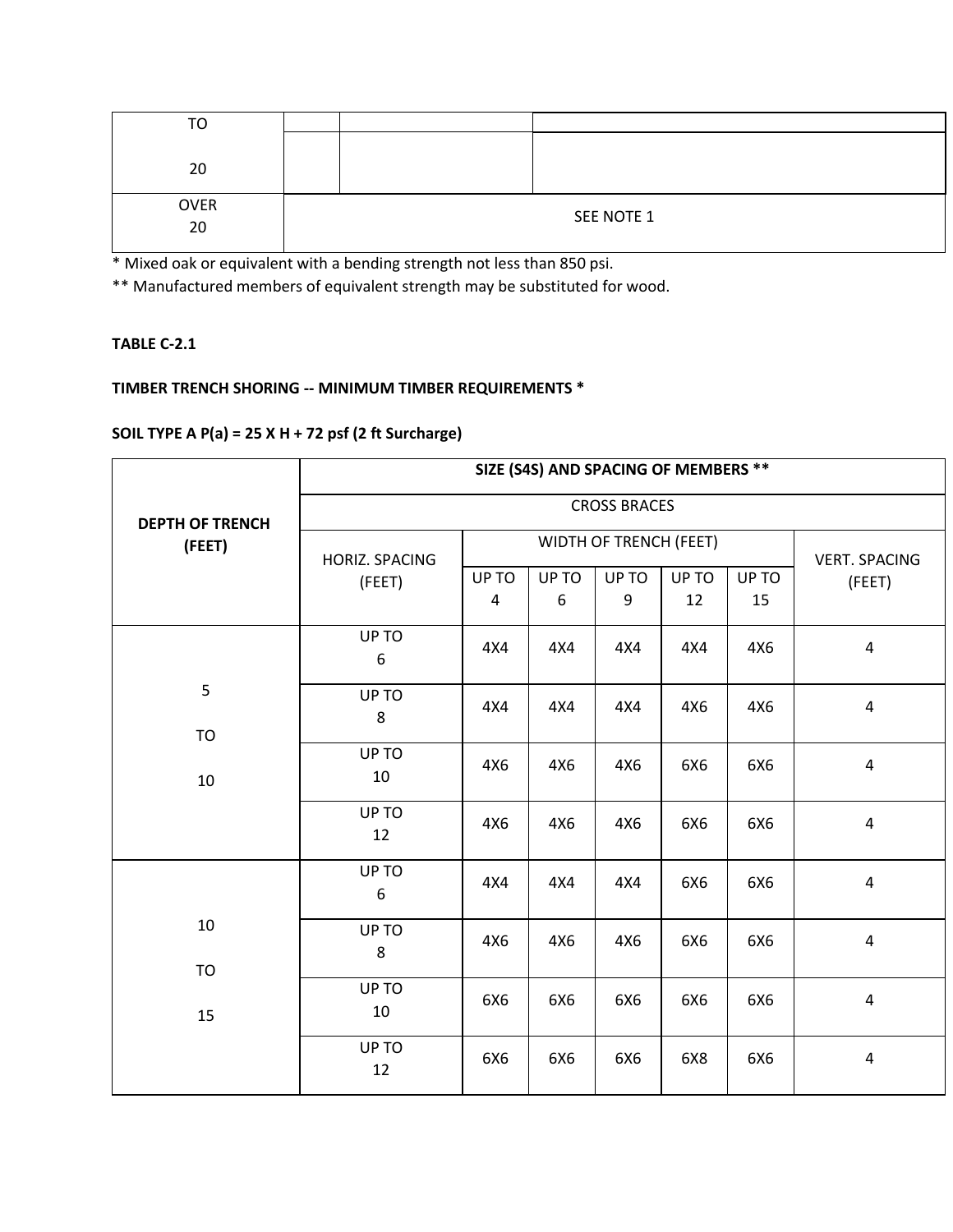|                   | UP TO<br>6  | 6X6 | 6X6 | 6X6 | 6X6 | 6X6 | 4 |
|-------------------|-------------|-----|-----|-----|-----|-----|---|
| 15<br>TO          | UP TO<br>8  | 6X6 | 6X6 | 6X6 | 6X6 | 6X6 | 4 |
| 20                | UP TO<br>10 | 6X6 | 6X6 | 6X6 | 6X6 | 6X8 | 4 |
|                   | UP TO<br>12 | 6X6 | 6X6 | 6X6 | 6X8 | 6X8 | 4 |
| <b>OVER</b><br>20 | SEE NOTE 1  |     |     |     |     |     |   |

#### **TABLE C-2.1**

### **TIMBER TRENCH SHORING -- MINIMUM TIMBER REQUIREMENTS \***

# **SOIL TYPE A P(a) = 25 X H + 72 psf (2 ft Surcharge)**

|                        |                               | SIZE (S4S) AND SPACING OF MEMBERS ** |                                                |     |     |      |     |  |  |
|------------------------|-------------------------------|--------------------------------------|------------------------------------------------|-----|-----|------|-----|--|--|
| <b>DEPTH OF TRENCH</b> |                               | <b>WALES</b>                         | <b>UPRIGHTS</b>                                |     |     |      |     |  |  |
| (FEET)                 | <b>SIZE</b><br>(FEET)<br>(IN) | <b>VERT. SPACING</b>                 | MAXIMUM ALLOWABLE HORIZONTAL SPACING<br>(FEET) |     |     |      |     |  |  |
|                        |                               | <b>CLOSE</b>                         | 4                                              | 5   | 6   | 8    |     |  |  |
| 5                      | Not<br>Req'd                  | Not<br>Req'd                         |                                                |     |     | 4X6  |     |  |  |
| TO                     | Req'd                         | Not<br>Req'd                         |                                                |     |     |      | 4X8 |  |  |
| 10                     | 8X8                           | $\overline{4}$                       |                                                |     | 4X6 |      |     |  |  |
|                        | 8X8                           | $\overline{4}$                       |                                                |     |     | 4X6  |     |  |  |
| 10                     | Not<br>Req'd                  | Not<br>Req'd                         |                                                |     |     | 4X10 |     |  |  |
| <b>TO</b>              | 6X8                           | $\overline{4}$                       |                                                | 4X6 |     |      |     |  |  |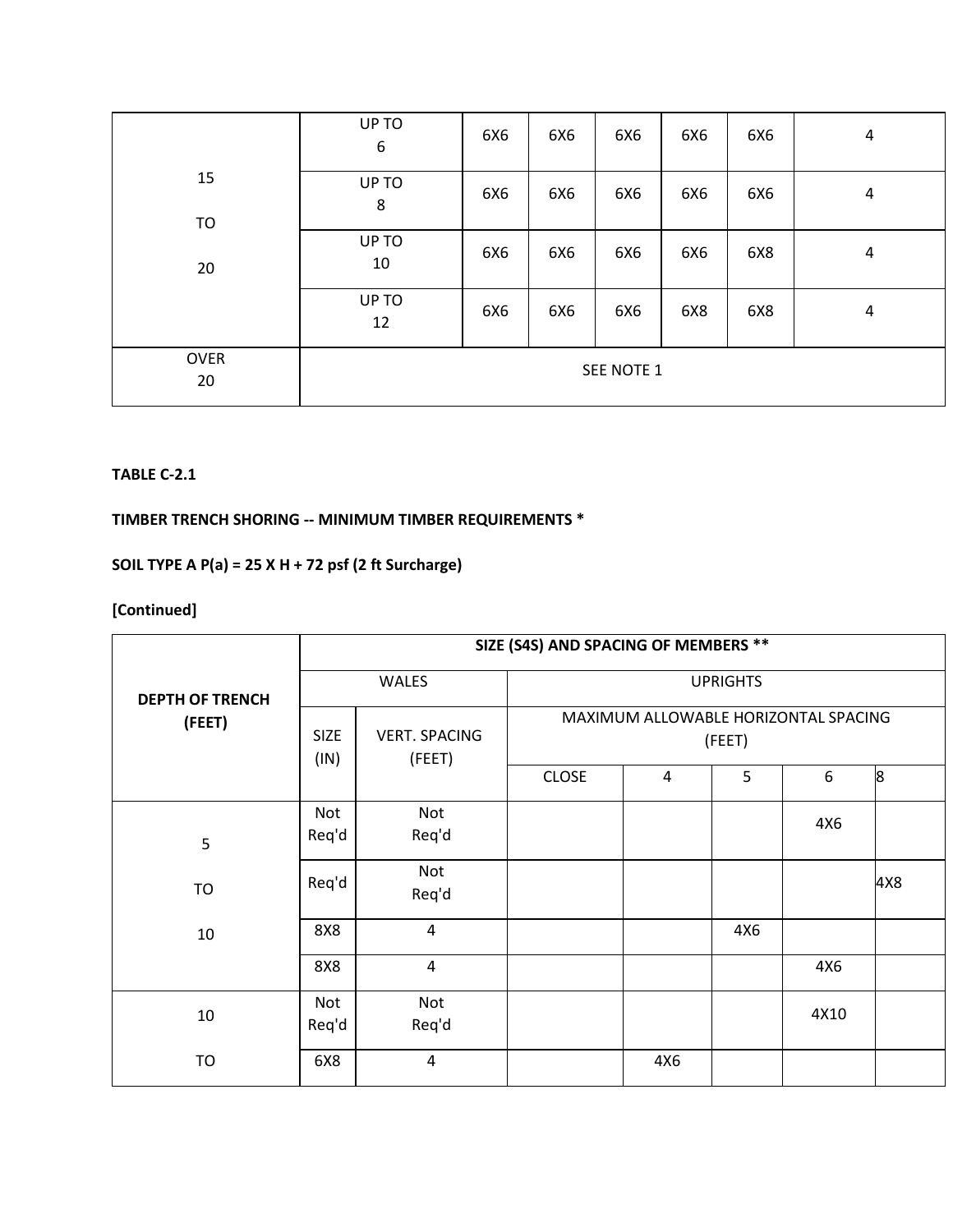| 15                | 8X8  | 4          |     |      | 4X6 |      |  |  |
|-------------------|------|------------|-----|------|-----|------|--|--|
|                   | 8X10 | 4          |     | 4X6  |     | 4X10 |  |  |
| 15                | 6X8  | 4          | 3X6 |      |     |      |  |  |
| TO                | 8X8  | 4          | 3X6 | 4x12 |     |      |  |  |
|                   | 8X10 | 4          | 3X6 |      |     |      |  |  |
| 20                | 8X10 | 4          | 3X6 | 4x12 |     |      |  |  |
| <b>OVER</b><br>20 |      | SEE NOTE 1 |     |      |     |      |  |  |

\* Douglas fir or equivalent with a bending strength not less than 1500 psi.

\*\* Manufactured members of equivalent strength may be substituted for wood.

#### **TABLE C-2.2**

### **TIMBER TRENCH SHORING -- MINIMUM TIMBER REQUIREMENTS \***

# **SOIL TYPE B P(a) = 45 X H + 72 psf (2 ft Surcharge)**

|                        | SIZE (S4S) AND SPACING OF MEMBERS ** |       |                        |                     |                      |       |        |  |  |  |
|------------------------|--------------------------------------|-------|------------------------|---------------------|----------------------|-------|--------|--|--|--|
| <b>DEPTH OF TRENCH</b> |                                      |       |                        | <b>CROSS BRACES</b> |                      |       |        |  |  |  |
| (FEET)                 | HORIZ. SPACING                       |       | WIDTH OF TRENCH (FEET) |                     | <b>VERT. SPACING</b> |       |        |  |  |  |
|                        | (FEET)                               | UP TO | UP TO                  | UP TO               | UP TO                | UP TO | (FEET) |  |  |  |
|                        |                                      | 4     | 6                      | 9                   | 12                   | 15    |        |  |  |  |
|                        | UP TO<br>6                           | 4X6   | 4X4                    | 4X6                 | 6X6                  | 6X6   | 5      |  |  |  |
| 5                      | UP TO<br>8                           | 4X6   | 4X6                    | 6X6                 | 6X6                  | 6X6   | 5      |  |  |  |
| <b>TO</b>              |                                      |       |                        |                     |                      |       |        |  |  |  |
| 10                     | UP TO<br>10                          | 4X6   | 4X6                    | 6X6                 | 6X6                  | 6X8   | 5      |  |  |  |
|                        |                                      |       |                        |                     |                      |       |        |  |  |  |
|                        | See<br>Note 1                        |       |                        |                     |                      |       |        |  |  |  |
| 10                     | UP TO<br>6                           | 6X6   | 6X6                    | 6X6                 | 6X8                  | 6X8   | 5      |  |  |  |
| TO                     | UP TO<br>8                           | 6X8   | 6X8                    | 6X8                 | <b>8X8</b>           | 8X8   | 5      |  |  |  |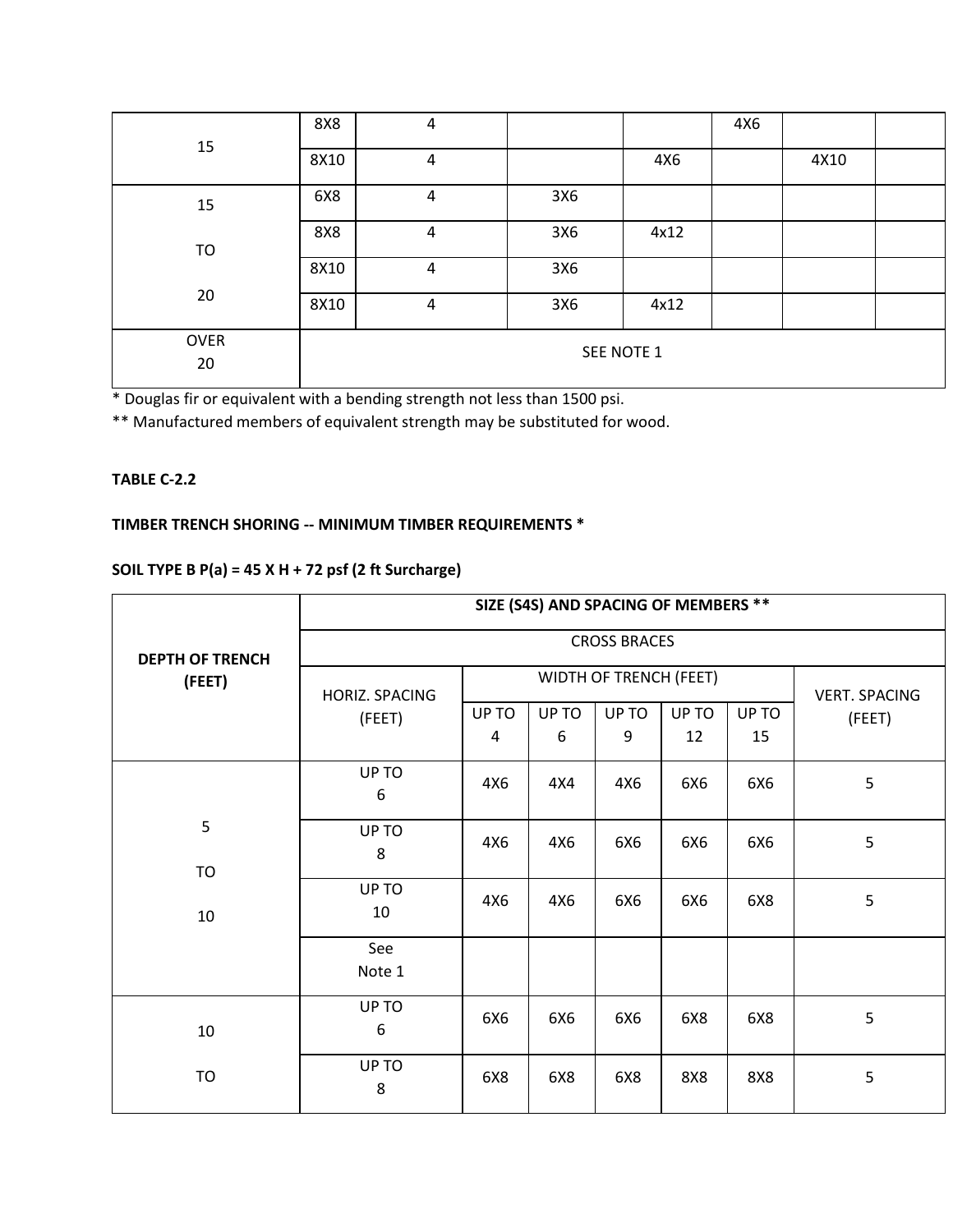| 15                | UP TO<br>10               | 6X8 | 6X8 | 8X8 | <b>8X8</b> | <b>8X8</b> | 5 |
|-------------------|---------------------------|-----|-----|-----|------------|------------|---|
|                   | See<br>Note 1             |     |     |     |            |            |   |
|                   | UP TO<br>$\boldsymbol{6}$ | 6X8 | 6X8 | 6X8 | 6X8        | 8X8        | 5 |
| 15<br>TO          | UP TO<br>$\,8$            | 6X8 | 6X8 | 6X8 | <b>8X8</b> | <b>8X8</b> | 5 |
| 20                | UP TO<br>10               | 8X8 | 8X8 | 8X8 | <b>8X8</b> | <b>8X8</b> | 5 |
|                   | See<br>Note 1             |     |     |     |            |            |   |
| <b>OVER</b><br>20 | SEE NOTE 1                |     |     |     |            |            |   |

## **TABLE C-2.2**

# **TIMBER TRENCH SHORING -- MINIMUM TIMBER REQUIREMENTS \***

# **SOIL TYPE B P(a) = 45 X H + 72 psf (2 ft Surcharge)**

|                                                         |      | SIZE (S4S) AND SPACING OF MEMBERS ** |                                                |                 |             |     |      |  |  |  |  |  |
|---------------------------------------------------------|------|--------------------------------------|------------------------------------------------|-----------------|-------------|-----|------|--|--|--|--|--|
| <b>DEPTH OF TRENCH</b><br>(FEET)<br><b>SIZE</b><br>(IN) |      | <b>WALES</b>                         |                                                | <b>UPRIGHTS</b> |             |     |      |  |  |  |  |  |
|                                                         |      | <b>VERT. SPACING</b><br>(FEET)       | MAXIMUM ALLOWABLE HORIZONTAL SPACING<br>(FEET) |                 |             |     |      |  |  |  |  |  |
|                                                         |      |                                      | <b>CLOSE</b>                                   |                 | 3           |     |      |  |  |  |  |  |
| 5                                                       | 6X8  | 5                                    |                                                |                 | 3X12<br>4X8 |     | 4X12 |  |  |  |  |  |
| TО                                                      | 8X8  | 5                                    |                                                | 3X8             |             | 4X8 |      |  |  |  |  |  |
| 10                                                      | 8X10 | 5                                    |                                                |                 | 4X8         |     |      |  |  |  |  |  |
|                                                         | 8X8  | 5                                    | 3X6                                            | 4X10            |             |     |      |  |  |  |  |  |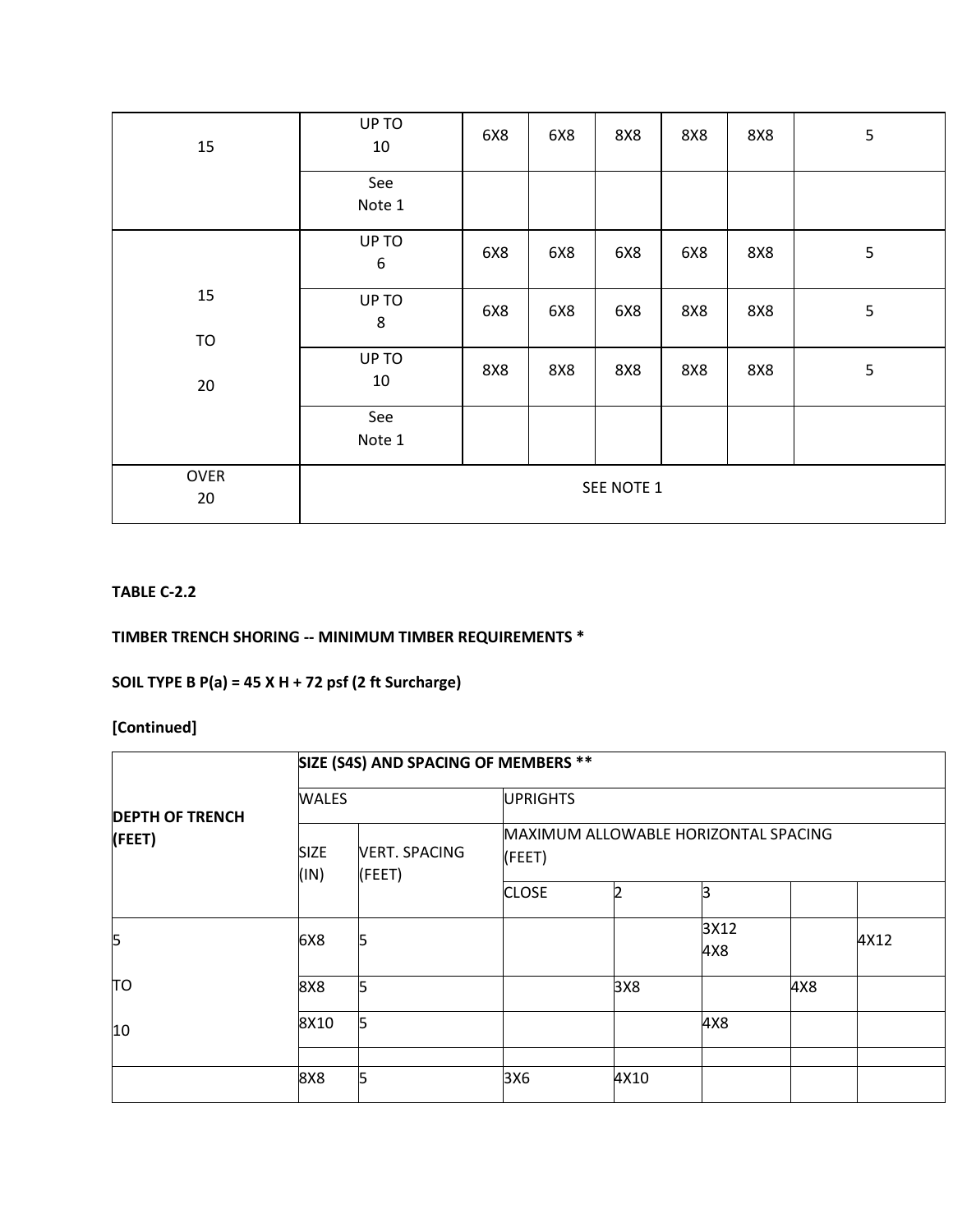| 10                | 10X10      | 15 | 3X6 | 4X10 |  |  |
|-------------------|------------|----|-----|------|--|--|
| TO                | 10X12      | 5  | 3X6 | 4X10 |  |  |
| 15                |            |    |     |      |  |  |
| 15                | 8X10       | 5  | 4X6 |      |  |  |
| TO                | 10X12      | 5  | 4X6 |      |  |  |
| 20                | 12X12      | 5  | 4X6 |      |  |  |
| <b>OVER</b><br>20 | SEE NOTE 1 |    |     |      |  |  |

\* Douglas fir or equivalent with a bending strength not less than 1500 psi.

\*\* Manufactured members of equivalent strength may be substituted for wood.

### **TABLE C-2.3**

# **TIMBER TRENCH SHORING -- MINIMUM TIMBER REQUIREMENTS \***

# **SOIL TYPE C P(a) = 80 X H + 72 psf (2 ft Surcharge)**

|                        | SIZE (S4S) AND SPACING OF MEMBERS ** |       |                       |                      |       |       |       |  |  |
|------------------------|--------------------------------------|-------|-----------------------|----------------------|-------|-------|-------|--|--|
| <b>DEPTH OF TRENCH</b> |                                      |       |                       | <b>CROSS BRACES</b>  |       |       |       |  |  |
| (FEET)                 | HORIZ. SPACING                       |       | WIDTH OF TRENCH (FEET | <b>VERT. SPACING</b> |       |       |       |  |  |
|                        | (FEET                                | UP TO | UP TO                 | UP TO                | UP TO | UP TO | (FEET |  |  |
|                        |                                      | 4     | 6                     | 9                    | 12    | 15    |       |  |  |
|                        | UP TO<br>6                           | 6X6   | 6X6                   | 6X6                  | 6X6   | 8X8   | 5     |  |  |
| 5                      | UP TO<br>8                           | 6X6   | 6X6                   | 6X6                  | 8X8   | 8X8   | 5     |  |  |
| <b>TO</b><br>10        | UP TO<br>10                          | 6X6   | 6X6                   | 8X8                  | 8X8   | 8X8   | 5     |  |  |
|                        | See<br>Note 1                        |       |                       |                      |       |       |       |  |  |
| 10                     | UP TO<br>6                           | 6X8   | 6X8                   | 6X8                  | 8X8   | 8X8   | 5     |  |  |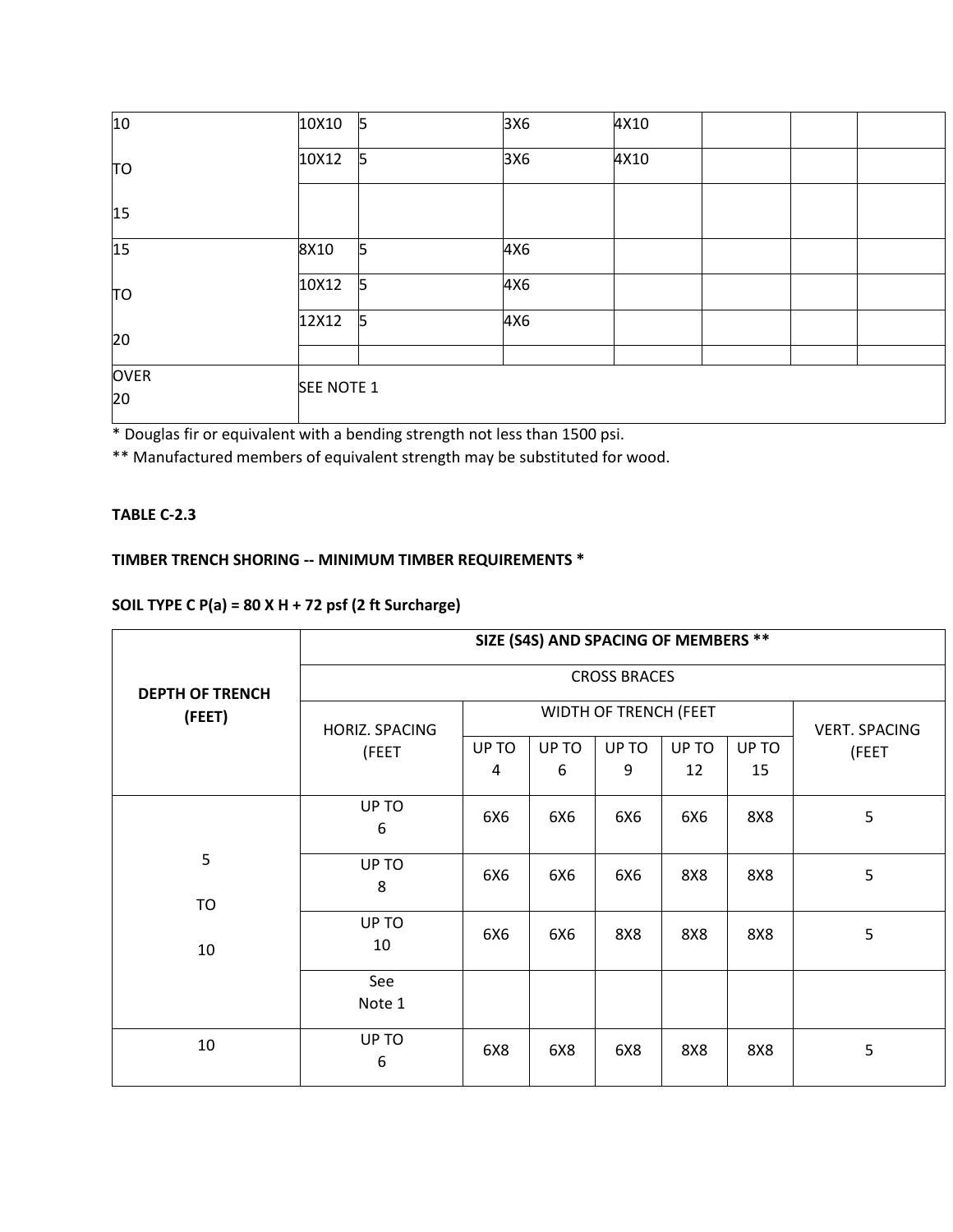| TO     | UP TO<br>$\bf 8$ | 8X8 | 8X8 | <b>8X8</b> | <b>8X8</b> | <b>8X8</b> | $\mathsf S$ |
|--------|------------------|-----|-----|------------|------------|------------|-------------|
| 15     | See              |     |     |            |            |            |             |
|        | Note 1           |     |     |            |            |            |             |
|        | See              |     |     |            |            |            |             |
|        | Note 1           |     |     |            |            |            |             |
|        | UP TO            |     |     |            |            |            |             |
|        | $\boldsymbol{6}$ | 8X8 | 8X8 | 8X8        | 8X10       | 8X10       | $\mathsf S$ |
| 15     | See              |     |     |            |            |            |             |
|        | Note 1           |     |     |            |            |            |             |
| TO     |                  |     |     |            |            |            |             |
|        | See              |     |     |            |            |            |             |
| $20\,$ | Note 1           |     |     |            |            |            |             |
|        | See              |     |     |            |            |            |             |
|        | Note 1           |     |     |            |            |            |             |
| OVER   | SEE NOTE 1       |     |     |            |            |            |             |
| $20\,$ |                  |     |     |            |            |            |             |
|        |                  |     |     |            |            |            |             |

#### **TABLE C-2.3**

## **TIMBER TRENCH SHORING -- MINIMUM TIMBER REQUIREMENTS \***

# **SOIL TYPE C P(a) = 80 X H + 72 psf (2 ft Surcharge)**

|                        | SIZE (S4S) AND SPACING OF MEMBERS **                  |                                                                |                 |  |  |  |  |  |
|------------------------|-------------------------------------------------------|----------------------------------------------------------------|-----------------|--|--|--|--|--|
| <b>DEPTH OF TRENCH</b> |                                                       | <b>WALES</b>                                                   | <b>UPRIGHTS</b> |  |  |  |  |  |
| (FEET)                 | <b>SIZE</b><br><b>VERT. SPACING</b><br>(IN)<br>(FEET) | MAXIMUM ALLOWABLE HORIZONTAL SPACING<br>(FEET)<br><b>CLOSE</b> |                 |  |  |  |  |  |
| 5                      | 8X8                                                   | 5                                                              | 3X6             |  |  |  |  |  |
| TO                     | 10X10                                                 | 5                                                              | 3X6             |  |  |  |  |  |
| 10                     | 10X12                                                 | 5                                                              | 3X6             |  |  |  |  |  |